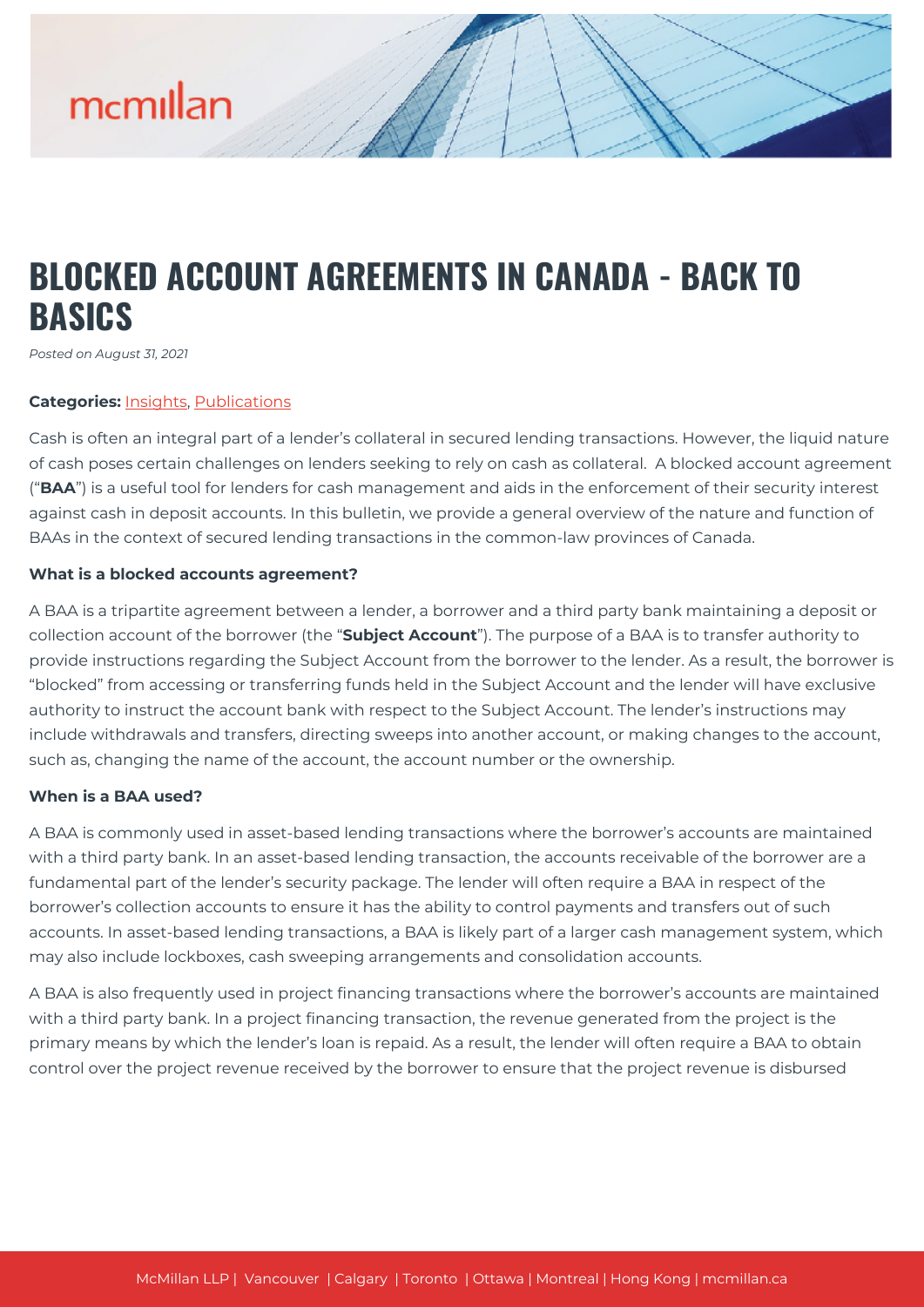

according to the loan documents to pay project costs and repay the loan. Depending on the nature of the project, the borrower may also be required to maintain certain reserve accounts for the project and the lender may also require a BAA in respect of these reserve accounts.

#### **What are the types of BAA?**

There are two types of BAAs – a general BAA and springing BAA. The difference between a general BAA and a springing BAA is the time at which the authority to provide instructions regarding the Subject Account is transferred from the borrower to the lender. In a general BAA, the authority to provide instructions is transferred to the lender at the onset of the credit facility. As a result, the borrower is immediately restricted from accessing or transferring funds held in the Subject Account. In a springing BAA, the authority to provide instructions is transferred to the lender only after some trigger event. The trigger event is the delivery of an activation notice by the lender to the account bank, which likely can only be delivered if the borrower is in default. Until the occurrence of the trigger event, the borrower maintains its authority to access and transfer funds in the Subject Account.

#### **What is the US equivalent of a BAA?**

In the United States ("**U.S**."), lenders use a document similar to a BAA that is referred to as a Deposit Account Control Agreement ("**DACA**"). A DACA functions in a similar manner to a BAA in that it transfers authority to provide instructions in the Subject Account to a lender. Both the DACA and BAA are used by lenders as part of a cash management system with respect to borrowers and as a tool for enforcement in a default scenario. However, a DACA serves an additional purpose in the U.S.

In the U.S., the *Uniform Commercial Code* (the "**UCC**") permits lenders to perfect a security interest in deposit accounts by control. A security interest in deposit accounts that is perfected by control has an enhanced priority position and will prevail against other secured interests that are not perfected by control. A DACA is one method by which a lender can obtain perfection by control against deposit accounts under the UCC.<sup>[1]</sup> In contrast, the *Personal Property Security Act* (Ontario) (the "**PPSA**") and the equivalent personal property legislation in the other common-law provinces and territories of Canada do not permit a lender to perfect a security interest in deposit accounts by way of control. Instead, a lender must perfect a security interest in deposit accounts by registration of a PPSA financing statement, and is subject to the usual priority rules for PPSA filings. As a result, unlike a DACA, a BAA does not perfect a security interest in deposit accounts.

The perfection by control function of a DACA makes it an attractive tool for lenders in secured lending transactions in the U.S. Whether a lender's security interest is governed by the UCC or the PPSA will determine whether the use of a DACA or a BAA is appropriate.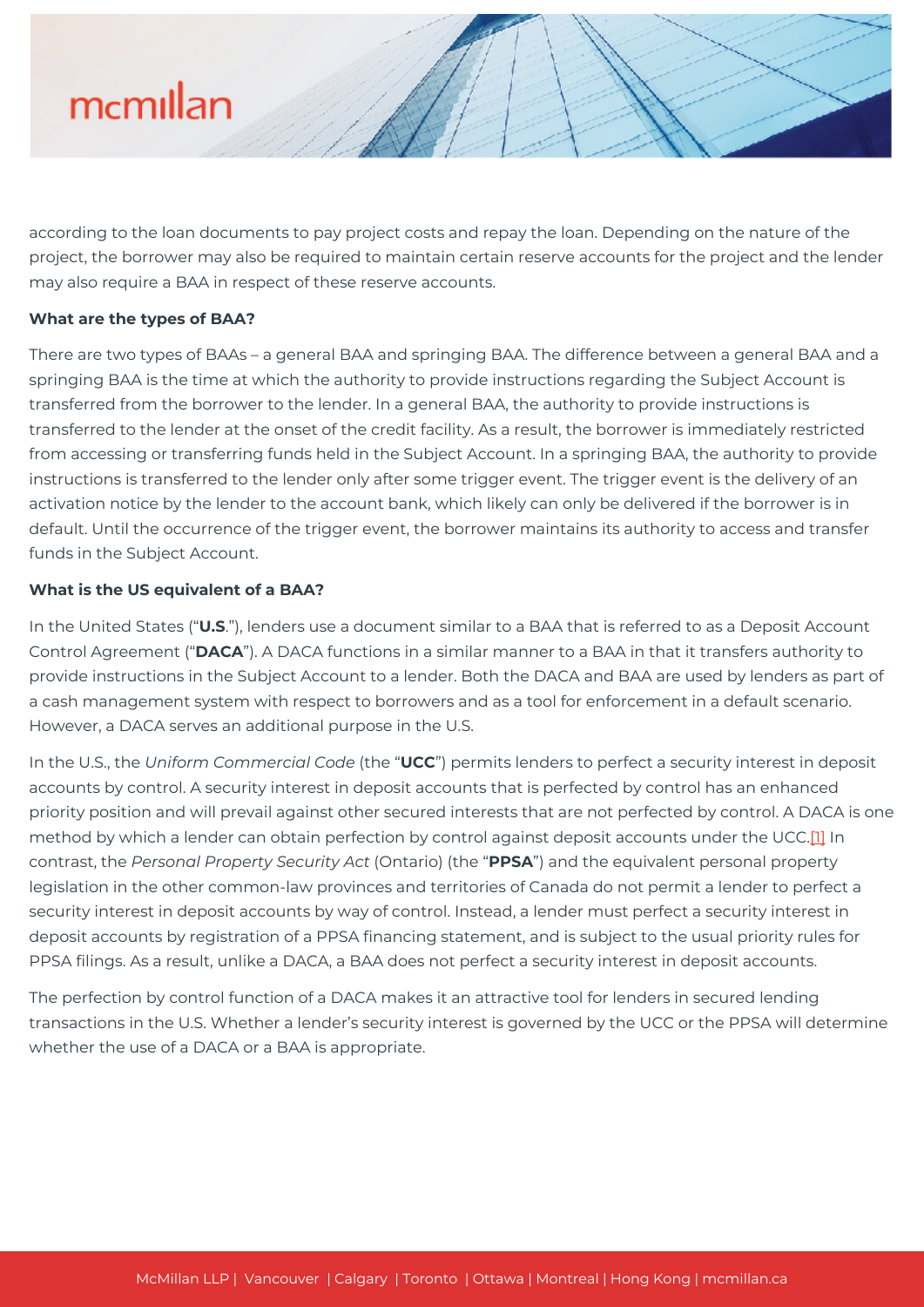## mcmillan

#### **What are the frequently negotiated provisions in a BAA?**

Each major bank in Canada has its own standard form of BAA. Account banks generally prefer to use their own forms to ensure that all blocked accounts are consistently managed. However, there are several key provisions that a lender may wish to negotiate before signing a BAA, including the following[\[2\]:](#page--1-0)

**Indemnities** – A BAA often requires an indemnity from the borrower and the lender in favour of the account bank. From the lender's perspective, the scope of its indemnity to the account bank should be limited to the extent possible. In practice, the indemnity is frequently limited to those liabilities of the account bank incurred after the authority to provide instructions has been transferred to the lender.

**Termination Rights** - A BAA often permits the account bank to terminate the BAA upon prior written notice to the lender. The lender should consider whether the notice period provides sufficient time to allow the lender and the borrower to make alternate arrangements that ensure the lender remains in control of the Subject Accounts. The alternative arrangements may involve moving the borrower's account(s) to a new account bank and entering into a new BAA.

**Fees and Chargebacks** – A BAA often permits the account bank to debit the Subject Account for any fees and chargeback amounts associated with such account. If there are insufficient funds in the Subject Account for such fees and chargeback amounts, the account bank is usually entitled to payment of such amounts from the borrower or lender. From the lender's perspective, the scope of its liability for fees and chargeback amounts should be limited to the extent possible. In practice, the lender's liability for such amounts is often limited to the aggregate amount transferred from the Subject Account to the lender pursuant to the BAA or the lender's instruction.

#### **Conclusion**

In the common-law provinces of Canada, the BAA remains an important tool for lenders relying on cash collateral in secured lending transactions. It is important for lenders to understand the purpose and function of BAAs to ensure they are used in appropriate circumstances to reduce risk and manage cash collateral effectively.

[1][ps2id id='1' target=''/] UCC § 9-104(a)(2). [2][ps2id id='2' target=''/] "Blocked Account Agreement (Account Bank Not Party to Loan Transaction)", *Practical Law Canada Finance*.

by [Alex Ricchetti](https://mcmillan.ca/people/alex-ricchetti/) and [Christina Kim](https://mcmillan.ca/people/christina-kim/)

#### **A Cautionary Note**